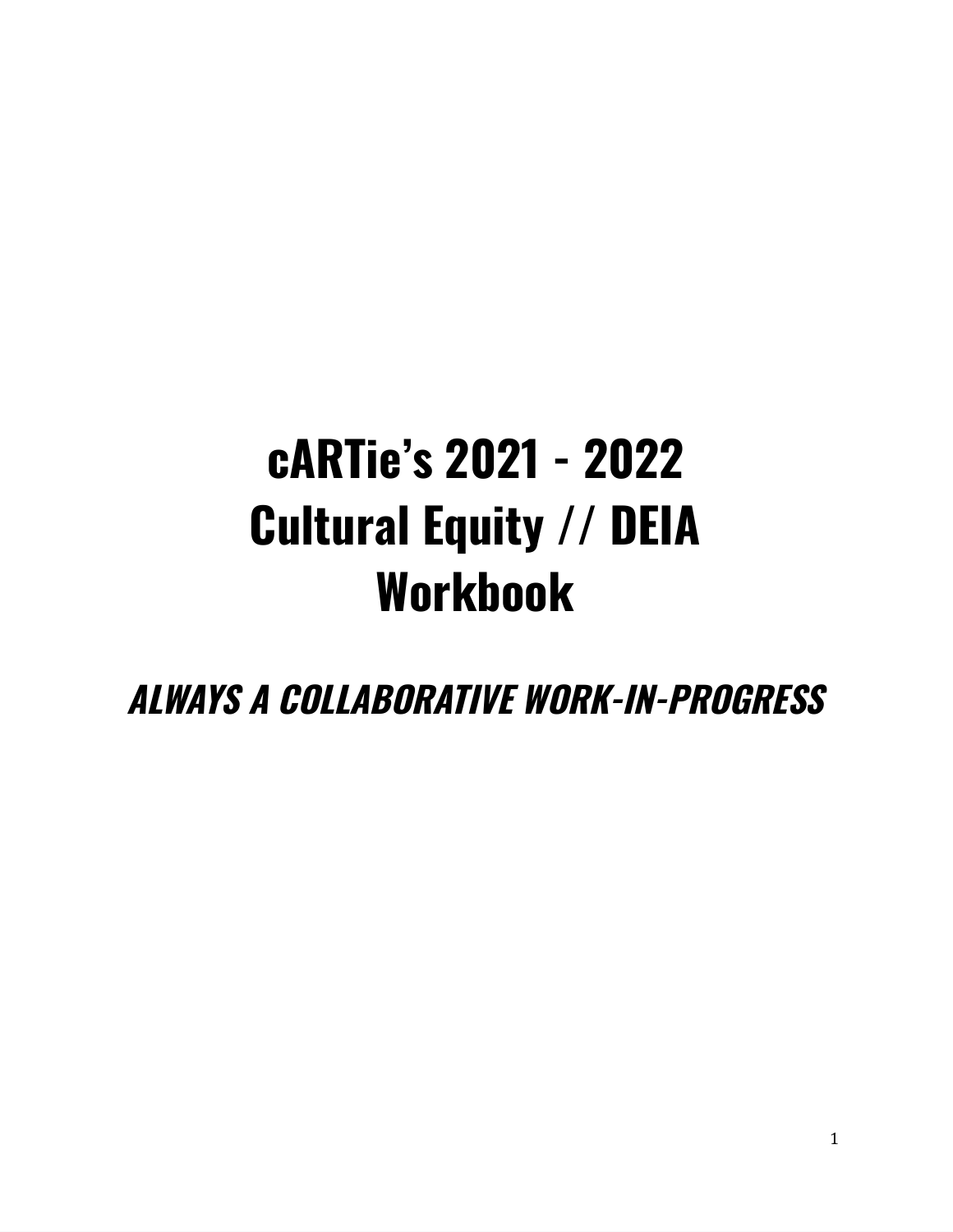In the United States, there are systems of power that grant privilege and access unequally such that inequity and injustice result. As the leadership team behind a non-profit museum uniquely positioned to bridge inequities in education and arts access, we must hold ourselves accountable for continuously addressing and changing these systems of power. Acknowledging and challenging inequities while working in partnership is how we will make change happen.

## **cARTie is committed to cultural equity and inclusion. Our commitment runs deep, but our work runs deeper. Just as archaeologists go on endless expeditions digging deeper and deeper still, our community of practice continues to peel back the layers of our life experiences and cARTie's cultural equity timeline with persistence.**

#### cARTie's Statement of Cultural Equity

cARTie recognizes that many existing systems of power grant privileged and access to the arts unequally. cARTie amplifies BIPOC voices and works to ensure that all children in Connecticut have equitable access to full and vibrant creative lives. To support a full creative life for all, cARTie commits to championing policies and practices of cultural equity that empower a just, inclusive, equitable organization.

#### cARTie's Policy of Cultural Equity

cARTie prioritizes diversity, equity, and inclusion in the dissemination of its annual call for student art, selection of exhibiting high school student artists and their art, and elementary schools targeted for tri-monthly museum visits.

#### cARTie's Plan of Cultural Equity

cARTie's Working Board engages in a dynamic, regular practice of cultural equity // DEIA work, excavating and examining our positionality and identity, both collectively and as individuals. This internal work is integrated with intentional community engagement and dialogue that together inform cARTie's interfacing with schools, students, and teachers across the state, thereby uplifting and amplifying the voices and artistry of BIPOC children in all activities.

While unable to hire a third-party consultant, cARTie's Working Board collaborates to research and design meaningful excavations and engagements to develop our social, racial, and cultural literacy and uphold our Plan, Policy, and Statement of Cultural Equity. Our workbook finds inspiration in Dr. Sealey-Ruiz's (2021) Archaeology of the Self professional development for preservice and inservice teachers, and it is modeled after Dr. Moore-Mensah's (2016) researched methods in regard to best cultivating critical voices in the education space.

We expect to refine our workbook as we collectively and collaboratively see fit following periodic meta-reflections every three months by the Working Board (while this is an additional engagement, it promises valuable data for improvement).

*Resources: Americans for the Arts, Los Angeles County Arts Commission, Moore-Mensah (2016), Museum Action, NAEYC, PennState extension, Sealey-Ruiz (2021)*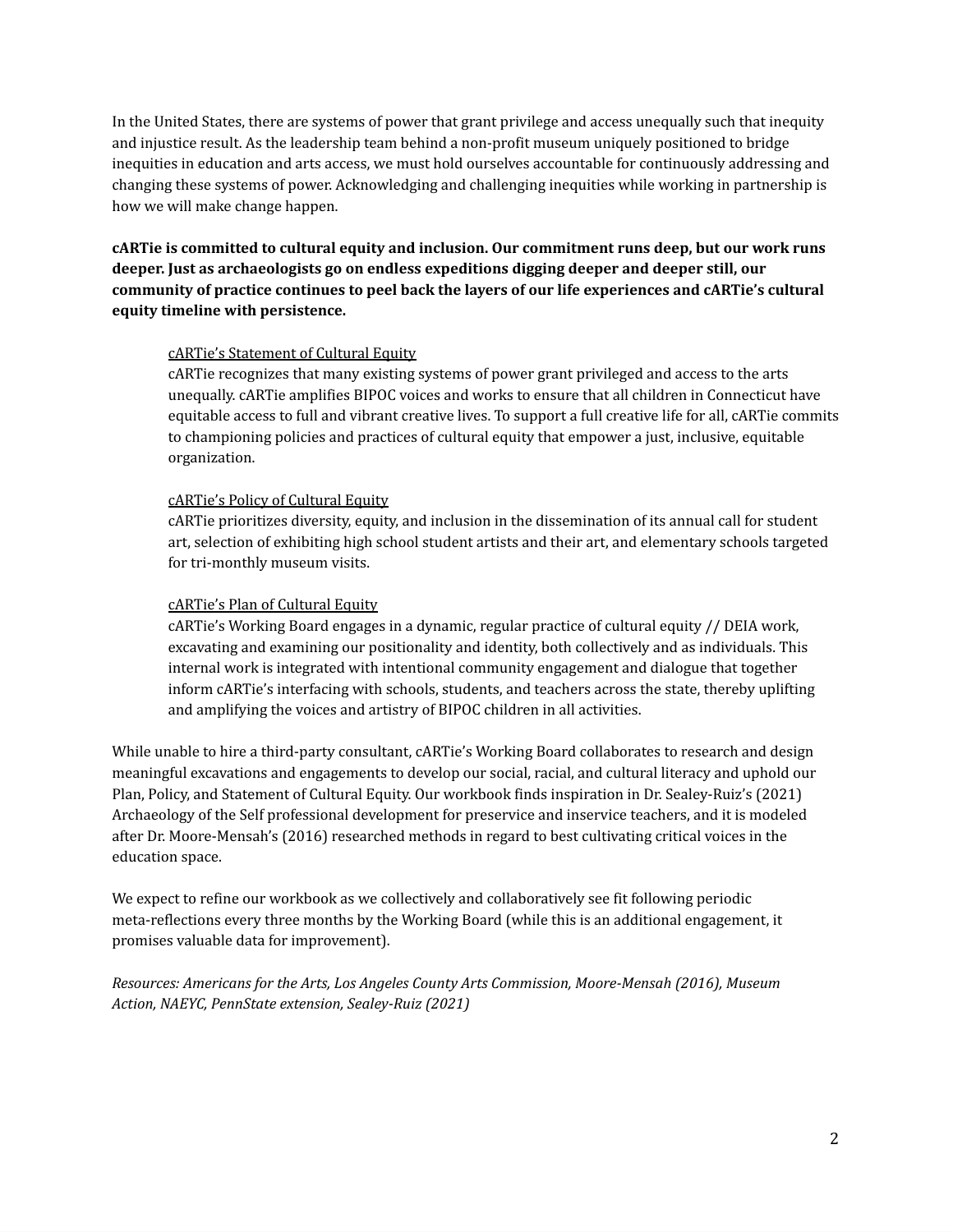#### **As a community of practice, we recognize that:**

We are all on unique learning journeys toward an increased understanding of the role of equity, diversity, and inclusion in our community and educational setting. Regardless of where we each fall on the continuum or cycle of learning, each of us is taking steps toward increased growth and understanding of our positionality to serve our diverse learners best and create inclusive learning environments.

We are engaging in this work together, and we support one another, without judgement, in our learning journeys. We contribute openly, acknowledge one another's best of intentions, but also "call one another in" along the way.

We stay engaged, speak our truths, experience discomfort, expect and accept non-closure, and maintain confidentiality at all times in this cyclical process engaging with equity work.

We are responsible for living up to our espoused beliefs and values decentering Whiteness within our organizational culture and norms.

We remain committed to designing the most inclusive organization and reimagined museum, consistently checking in with ourselves individually and collectively.

#### **As a community of practice so committed to cultural equity and inclusion, we routinely ask our organization:**

Whose work is displayed? Whose work is dominant? Why?

For whom are we designing curriculum? To what student needs do we attend primarily?

What is the social–emotional climate in our learning environment?

Are we providing a learning environment where all students' cultures are recognized and respected?

Have we made genuine attempts to make our museum experience relevant to all of our students?

Are we knowledgeable about, and sensitive to, students' differing cultural backgrounds, values, traditions, and learning styles? Is our pedagogy culturally responsive, relevant, and sustaining?

#### **As a member of cARTie's community of practice, I routinely ask myself:**

Have I identified and confronted my biases and prejudice? Are my views ethno- and/or Eurocentric?

Am I actively anti-racist? Do I celebrate and arm diversity?

Do I demonstrate respect for cultures and backgrounds that are different from my own?

#### **As a member of cARTie's community of practice, I acknowledge:**

I am responsible for staying engaged in this work.

I speak my truth and I support my colleagues in doing the same without judgement.

I will experience discomfort.

I expect and accept non-closure.

\_\_\_\_\_\_\_\_\_\_\_\_\_\_\_\_\_\_\_\_\_\_\_\_\_\_\_\_\_\_\_\_\_\_\_\_\_\_\_\_\_\_\_\_\_\_\_\_\_\_\_\_\_\_\_\_\_\_\_\_\_

I maintain confidentiality.

Signature

\_\_\_\_\_\_\_\_\_\_\_\_\_\_\_\_\_\_\_\_\_\_\_\_\_\_\_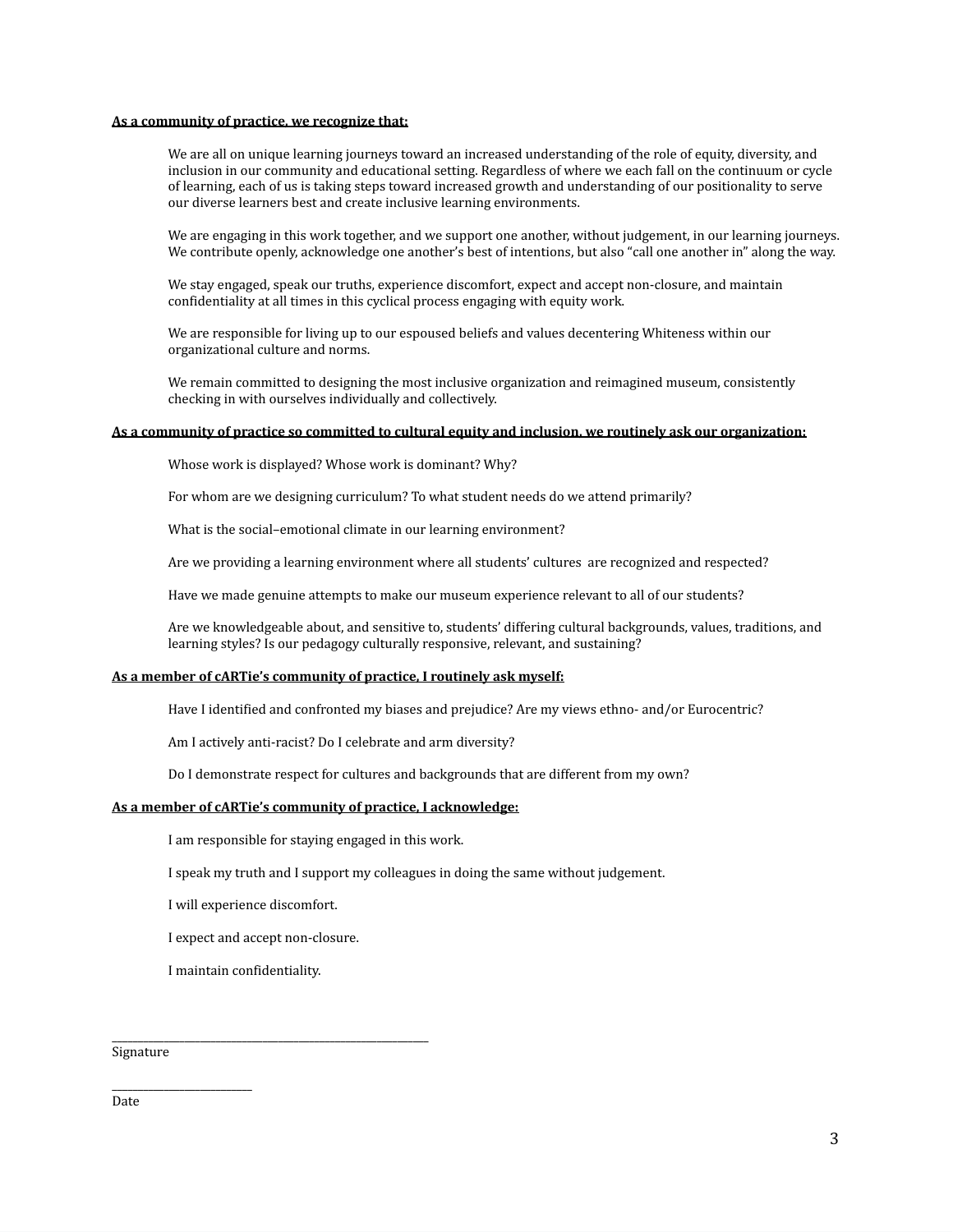# **Cultural Equity // DEIA Workshop Plan**

Every first Thursday of each month, cARTie's Working Board gathers together from 7:00-8:00pm (with director reports and other Board business to follow, all informed through the lens of cultural equity, thereafter from 8:00-9:00pm) to engage deeply in its cultural equity and inclusion work. cARTie's Working Board collaboratively devised the following plan:

## **1. Check-In: Where are you right now?**

Where are you calling in from right now? // How have you been engaging with cultural equity? Optional: Show-and-Tell Resources, Anecdotes, Reflections, Etc.

## **2. Grounding In This Moment**

Affirm our intention to devote ourselves to developing cultural equity, each meeting digging deeper and peeling back layers of our life experiences and cARTie's cultural equity timeline.

## **3. Excavation-Breaker: Movie/Video Clip**

Five minute 'Pre-Write' to record initial thoughts on the movie/video clip.

## **4. Uncovering Biases: Book Discussion**

Book-club-style open discussion with chapter-by-chapter guiding questions, as well as reflections back on cARTie and cARTie's operations.

## *Biased: Uncovering the Hidden Prejudice That Shapes What We See, Think, and Do* by Jennifer L. Eberhardt PhD

"This book helps us to scientifically view how racial bias works in our own minds and throughout society. We could not ask for a better guide to understand this reality than Jennifer Eberhardt. Her research reveals critical information that can help leaders better understand how biases can impact our judgment and how we are perceived by the communities we are sworn to serve." ~ Kamala D. Harris, United States Vice President

"The hope for progress is greatly increased by this groundbreaking new book" ~ Bryan Stevenson, author of Just Mercy

"[A] timely, exhaustive investigation of how bias infiltrates every sector of public and private life... Eberhardt offers tips for reforming business practices, police departments, and day-to-day interactions in pursuit of a fairer world for everyone." ~ Esquire.com

"Powerful…useful for those new to the topic as well as those well-versed in the topic...Eberhardt abandons the jargon-speak of academic research and speaks to the reader's head, heart, and soul...[and] will make you think about the news, your neighborhood, your workplace and yourself with fresh eyes." ~ Forbes

"Jennifer Eberhardt's work is essential to helping us understand racial inequalities in our country and around the world."  $\sim$ Michelle Alexander, author of The New Jim Crow

## **5. Independent Journaling**

Five minute 'Post-Write' to record reflective thoughts on our discussion, as well as our own personal and collective relationship with cultural equity.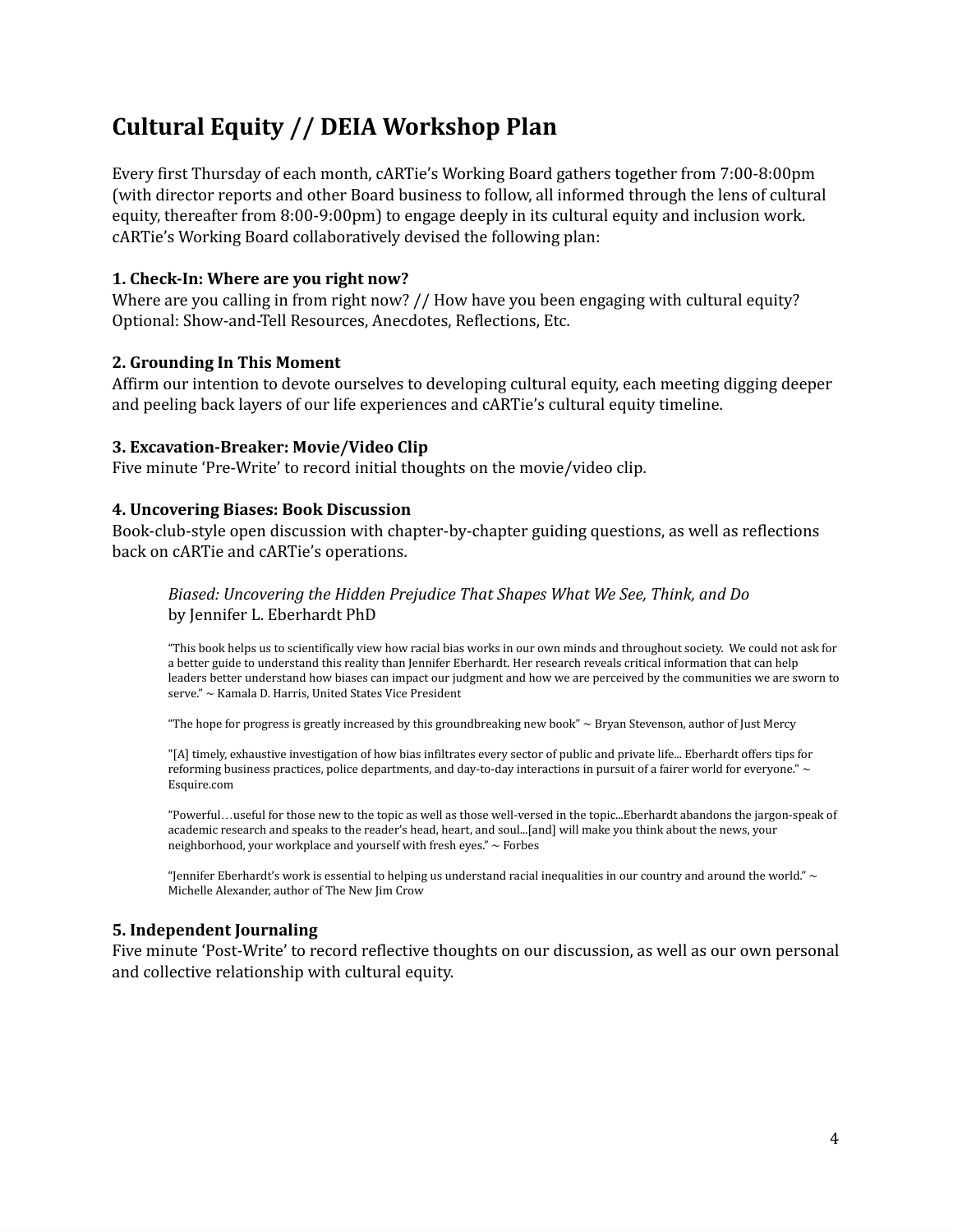# **Cultural Equity // DEIA Workshop Schedule**

#### **Thursday, June 3**

Pre-Read: Introduction (in *Biased* by Jennifer L. Eberhardt PhD) Watch: "The Double Edged Sword" // " [White Identity in Diversity Discourse](https://www.youtube.com/watch?v=2pcAxSNW83I)" // [" Color Blind or Color Brave "](https://www.ted.com/talks/mellody_hobson_color_blind_or_color_brave?language=en) Discuss: Uncovering Biases (in *Biased* p. 303)

#### **Thursday, July 1**

Pre-Read: Chapter 1 "Seeing Each Other" (in *Biased* by Jennifer L. Eberhardt PhD) Watch: "I Speak live" Discuss: Uncovering Biases (in *Biased* p. 303-4)

### **Thursday, August 5**

Pre-Read: Chapter 2 "Nurturing Bias" (in *Biased* by Jennifer L. Eberhardt PhD) Watch: "The Danger of A Single Story" Discuss: Uncovering Biases (in *Biased* p. 304) Meta-Reflection: What's working? What could be improved?

#### **Thursday, September 2**

Pre-Read: Chapter 3 "A Bad Dude" (in *Biased* by Jennifer L. Eberhardt PhD) Watch: "Amir Bilal Billups" Discuss: Uncovering Biases (in *Biased* p. 305)

#### **Thursday, October 7**

Pre-Read: Chapter 4 "Male Black" (in *Biased* by Jennifer L. Eberhardt PhD) Watch: "The Scars of Stop-and-Frisk" Discuss: Uncovering Biases (in *Biased* p. 305-6)

#### **Thursday, December 2**

Pre-Read: Chapter 5 "How Free People Think" (in *Biased* by Jennifer L. Eberhardt PhD) Watch: "Guess Who's Coming to Dinner" Discuss: Uncovering Biases (in *Biased* p. 306) Meta-Reflection: What's working? What could be improved?

#### **Thursday, January 6**

Pre-Read: Chapter 6 "The Scary Monster" (in *Biased* by Jennifer L. Eberhardt PhD) Watch: "Somewhere in America" Discuss: Uncovering Biases (in *Biased* p. 306-7)

#### **Thursday, February 3**

Pre-Read: Chapter 7 "The Comfort of Home" (in *Biased* by Jennifer L. Eberhardt PhD) Watch: "Black Doll White Doll" Discuss: Uncovering Biases (in *Biased* p. 307)

#### **Thursday, March 3**

Pre-Read: Chapter 8 "Hard Lessons" (in *Biased* by Jennifer L. Eberhardt PhD) Watch: "Standardized Testing: The [Problem with America's Education](https://www.youtube.com/watch?v=3VqrtN-w3RA)  [System "](https://www.youtube.com/watch?v=3VqrtN-w3RA) Discuss: Uncovering Biases (in *Biased* p. 308) Meta-Reflection: What's working? What could be improved?

#### **Thursday, April 7**

Pre-Read: Chapter 9 "Higher Learning" (in *Biased* by Jennifer L. Eberhardt PhD) Watch: "Turning Impediments Into Opportunities" Discuss: Uncovering Biases (in *Biased* p. 308-9)

#### **Thursday, May 5**

Pre-Read: Chapter 10 "The Bottom Line" (in *Biased* by Jennifer L. Eberhardt PhD) Watch: "Teacher as Interrupter" Discuss: Uncovering Biases (in *Biased* p. 309-10)

#### **Thursday, June 2**

Pre-Read: Conclusion (in *Biased* by Jennifer L. Eberhardt PhD) Watch: "2053" Discuss: Uncovering Biases (p. 310) Meta-Reflection: What's working? What could be improved?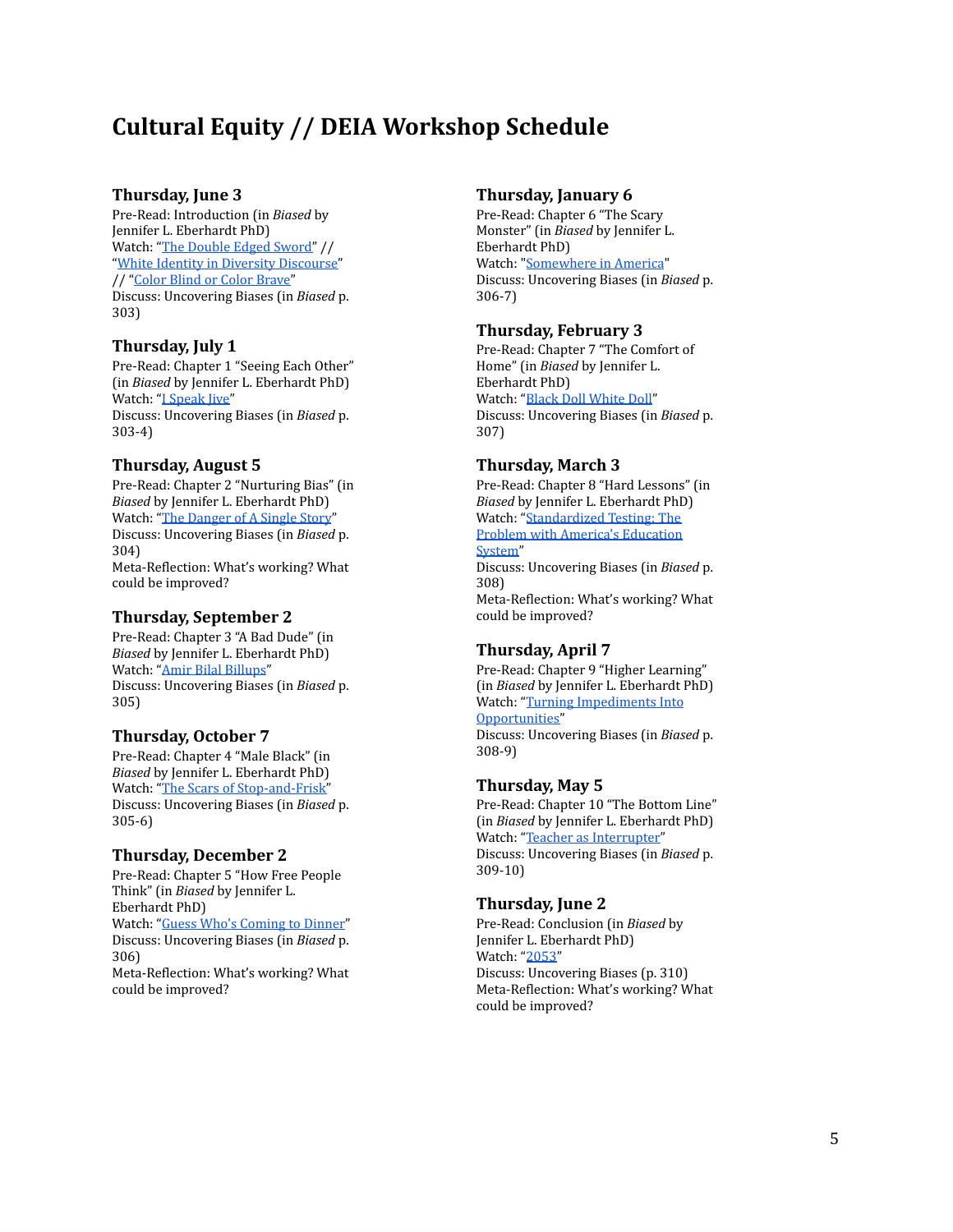# **8 Key Lessons from CEI // DEIA Literature Review**

**Be explicit about goals for cultural equity and inclusion** in all of the organization's materials, including its mission statement, job descriptions, board recruitment materials, grant requirements, casting and programming. If participation and engagement with a particular community is desired, state explicitly who that community is and how they will be engaged.

The meaning of diversity, cultural equity and inclusion **goes beyond race and ethnicity**, and must be defined for each organization. Depending on the context, this may include the homeless, the incarcerated, the disabled, the poor, veterans, the elderly and the LGBTQ community. It may also include psychographic traits related to personal opinions, fears and aspirations.

**Partner with organizations serving the communities you wish to serve.** This includes both arts organizations and non-arts organizations, and even non-organizations.

Define terms, set clear goals and measure progress, then **celebrate victories while also identifying the barriers that are preventing success**. Share all of this information publicly, as part of being explicit about what you want to achieve.

To achieve full cultural equity and inclusion will take a long time. **Plan for the long haul**, and be prepared for hard work.

**Include culturally specific organizations** and understand their place in the larger arts and culture ecology of the region. This includes recognizing their leadership and role in serving the communities you also wish to serve.

**Your institution may change as a result of all this work.** In fact, it must. These changes may challenge staff, board members, audiences and other stakeholders, so plans will be needed to manage change. There is a robust body of literature on this from practitioners from both the nonprofits and business sectors which may be useful.

**One size does not fit all**, and differences should be recognized in board recruitment, hiring, grantmaking and building partnerships, given that organizations and artists differ by discipline, size, life cycle placement, community served, type of programming and mission.